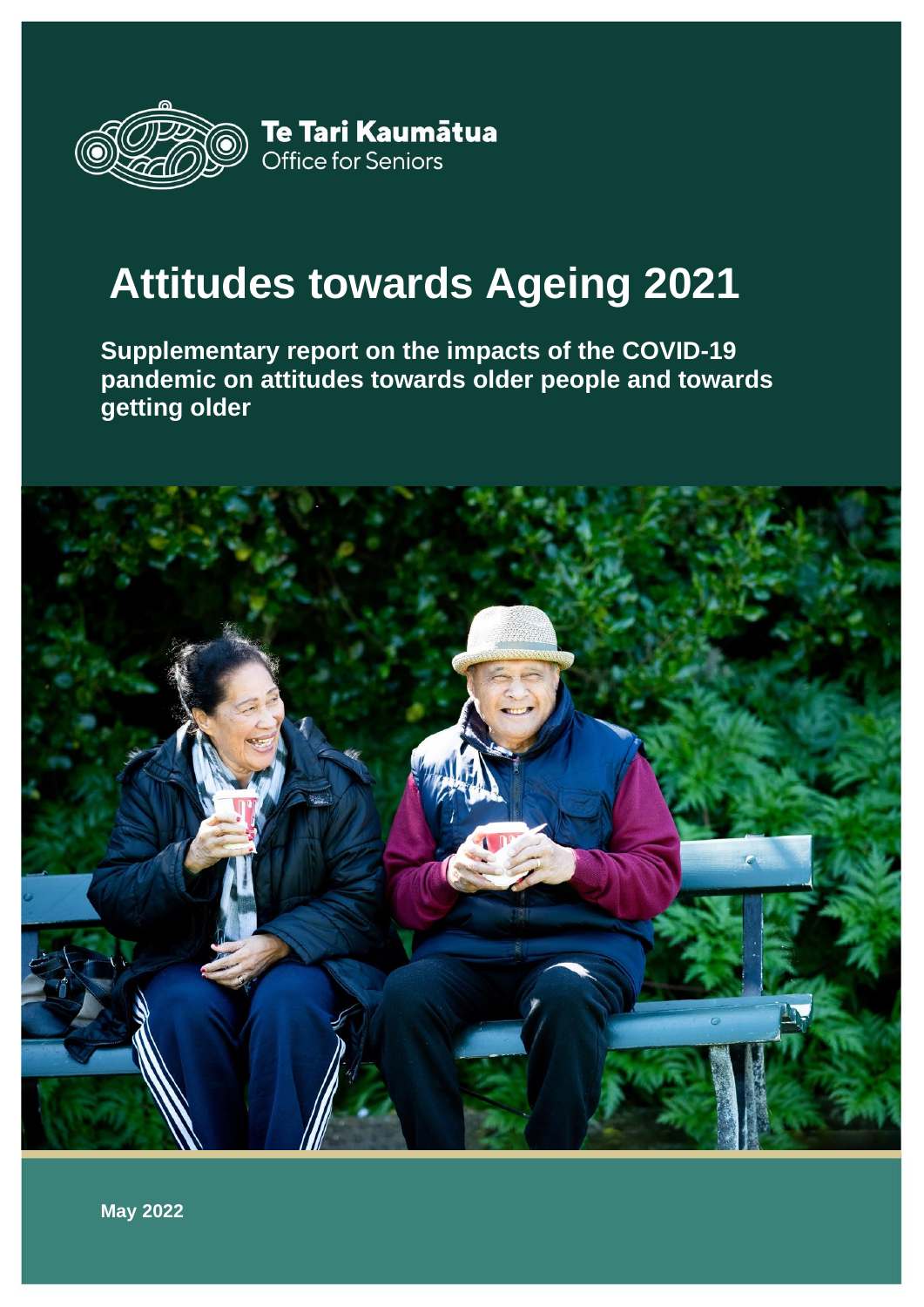As part of the *Attitudes towards Ageing 2021* report, we considered the impacts of the COVID-19 pandemic on people's attitudes. This report provides analysis on:

- people's attitudes towards older people
- people's attitudes towards getting older
- how the COVID-19 pandemic has caused people's attitudes to change.

# **Impacts of the COVID-19 pandemic on attitudes towards older people**

# **Age groups and changes in attitude towards older people**

For most people (70%), the COVID-19 pandemic has not changed their attitude towards older people, particularly those aged 65 to 74 (83%).

- 23% said the pandemic had a positive impact on their attitude towards older people.
- 7% said the pandemic had a negative impact on their attitude towards older people.

People aged 18 to 34 (32%) are more likely to have had a positive change in attitude towards older people than the total population. Those aged 65 to 74 (12%) and 75+ (16%) are less likely to have had a positive change in attitude.

People aged 18 to 34 (11%) and 75+ (12%) are more likely to have had a negative change in attitude towards older people than the total population.

| The impact of the COVID-19 pandemic on<br>people's attitudes towards older people | Age group                  |                         |                    |                        |                    |                    |  |  |
|-----------------------------------------------------------------------------------|----------------------------|-------------------------|--------------------|------------------------|--------------------|--------------------|--|--|
|                                                                                   | <b>Total</b><br>$(n=1717)$ | 18-34<br>(n=376)        | 35-49<br>$(n=202)$ | $50 - 64$<br>$(n=202)$ | 65-74<br>$(n=202)$ | $75+$<br>(n=543)   |  |  |
| A positive change in attitude towards older<br>people                             | 23%                        | 32%A                    | 25%                | 20%                    | $12\%$             | $16\%$ $\nabla$    |  |  |
| No change                                                                         | 70%                        | 58% <b>V</b>            | 70%                | 75%                    | 83%A               | 72%                |  |  |
| A negative (lot less positive) change in<br>attitude towards older people         | 7%                         | $11\%$ $\blacktriangle$ | 5%                 | 5%                     | 5%                 | $12\%$ $\triangle$ |  |  |

*Table 1: Changes in attitude towards older people because of COVID-19, by age*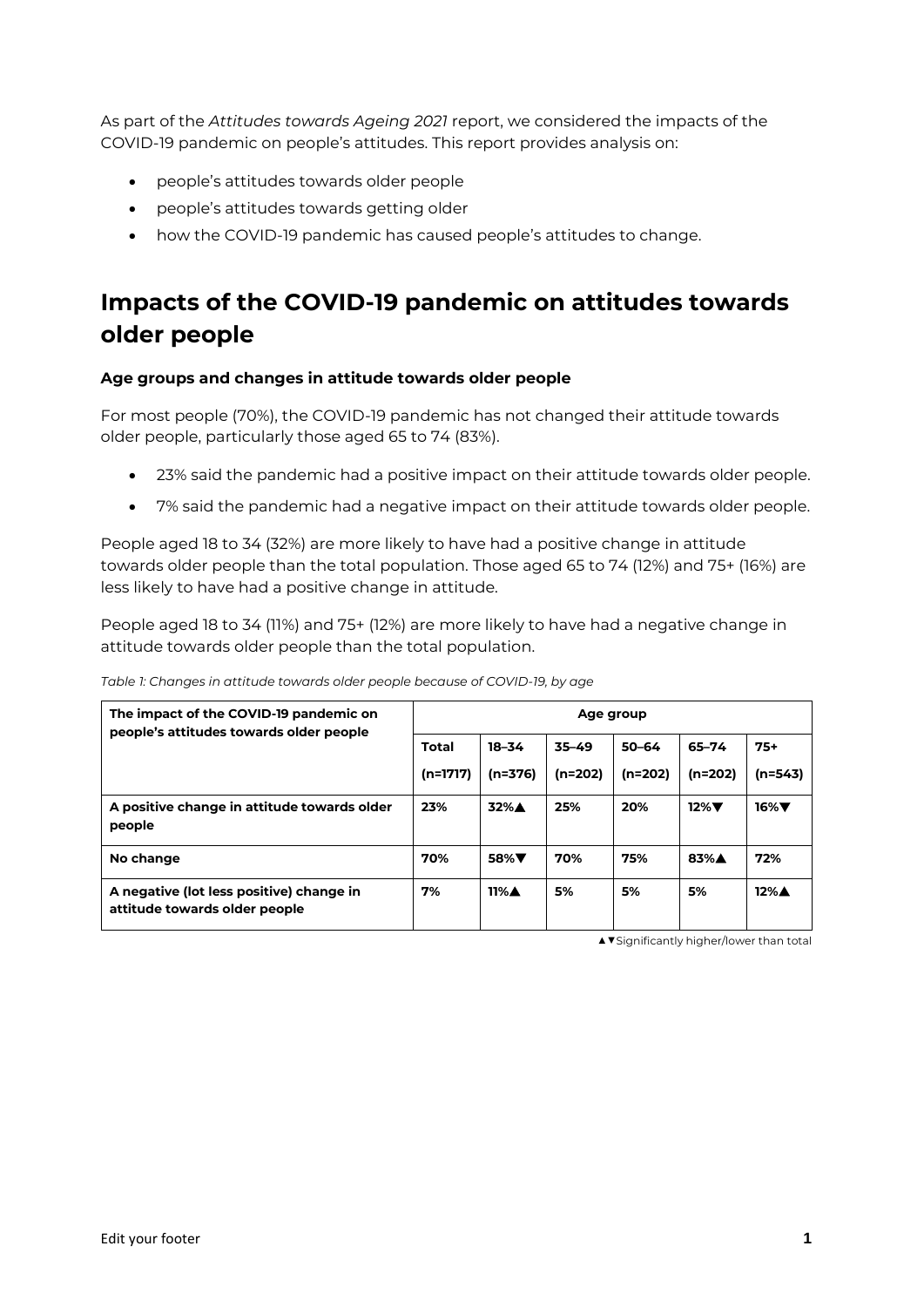### **Gender and changes in attitude towards older people**

Males aged 65+ (84%) are more likely to have not changed their attitude towards older people than the total population (70%).

Males under the age of 50 are more likely to have had a positive change in attitude towards older people (32%).

| Table 2: Changes in attitude towards older people because of COVID-19, by gender and age |  |  |
|------------------------------------------------------------------------------------------|--|--|
|                                                                                          |  |  |

| The impact of the COVID-19<br>pandemic on people's attitudes                 | Gender (by age) |           |           |           |               |           |           |  |  |
|------------------------------------------------------------------------------|-----------------|-----------|-----------|-----------|---------------|-----------|-----------|--|--|
| towards older people                                                         |                 |           | Male      |           | <b>Female</b> |           |           |  |  |
|                                                                              | <b>Total</b>    | $18 - 49$ | $50 - 64$ | $65+$     | $18 - 49$     | $50 - 64$ | $65+$     |  |  |
|                                                                              | $(n=1717)$      | $(n=246)$ | $(n=93)$  | $(n=396)$ | $(n=512)$     | $(n=109)$ | $(n=349)$ |  |  |
| A positive change in attitude<br>towards older people                        | 23%             | 32%A      | 20%       | $11\%$    | 26%           | 19%       | 16%       |  |  |
| No change                                                                    | 70%             | $60\%$    | 72%       | 84%A      | $66\%$        | 78%       | 75%A      |  |  |
| A negative (lot less positive)<br>change in attitude towards<br>older people | 7%              | 8%        | 7%        | 5%        | 8%            | 3%        | 9%        |  |  |

*▲▼*Significantly higher/lower than total

#### **Ethnicity and changes in attitude towards older people**

Those who identify as Māori are more likely to have had a negative change in attitude towards older people than the total population.

Those who identify their ethnicity as 'Asian and others' are more likely to have had a negative change in their attitude towards older people (11%) than the total population (7%).

*Table 3: Changes in attitude towards older people because of COVID-19, by ethnicity*

| The impact of the COVID-19<br>pandemic on people's                           |                            |                         |                                       | Ethnicity*                                          |                         |
|------------------------------------------------------------------------------|----------------------------|-------------------------|---------------------------------------|-----------------------------------------------------|-------------------------|
| attitudes towards older<br>people                                            | <b>Total</b><br>$(n=1717)$ | Māori<br>$(n=266)$      | <b>Pacific</b><br>peoples<br>$(n=93)$ | <b>New Zealand</b><br><b>European</b><br>$(n=1123)$ | Asian and<br>others     |
| A positive change in<br>attitude towards older<br>people                     | 23%                        | 25%                     | 30%                                   | $21\%$                                              | 25%                     |
| No change                                                                    | 70%                        | 65%                     | 63%                                   | 73%A                                                | 64% $\nabla$            |
| A negative (lot less positive)<br>change in attitude towards<br>older people | 7%                         | $10\%$ $\blacktriangle$ | 7%                                    | $6\%$                                               | $11\%$ $\blacktriangle$ |

\* More than one ethnicity could be selected. Respondents are counted in all the groups they identify with.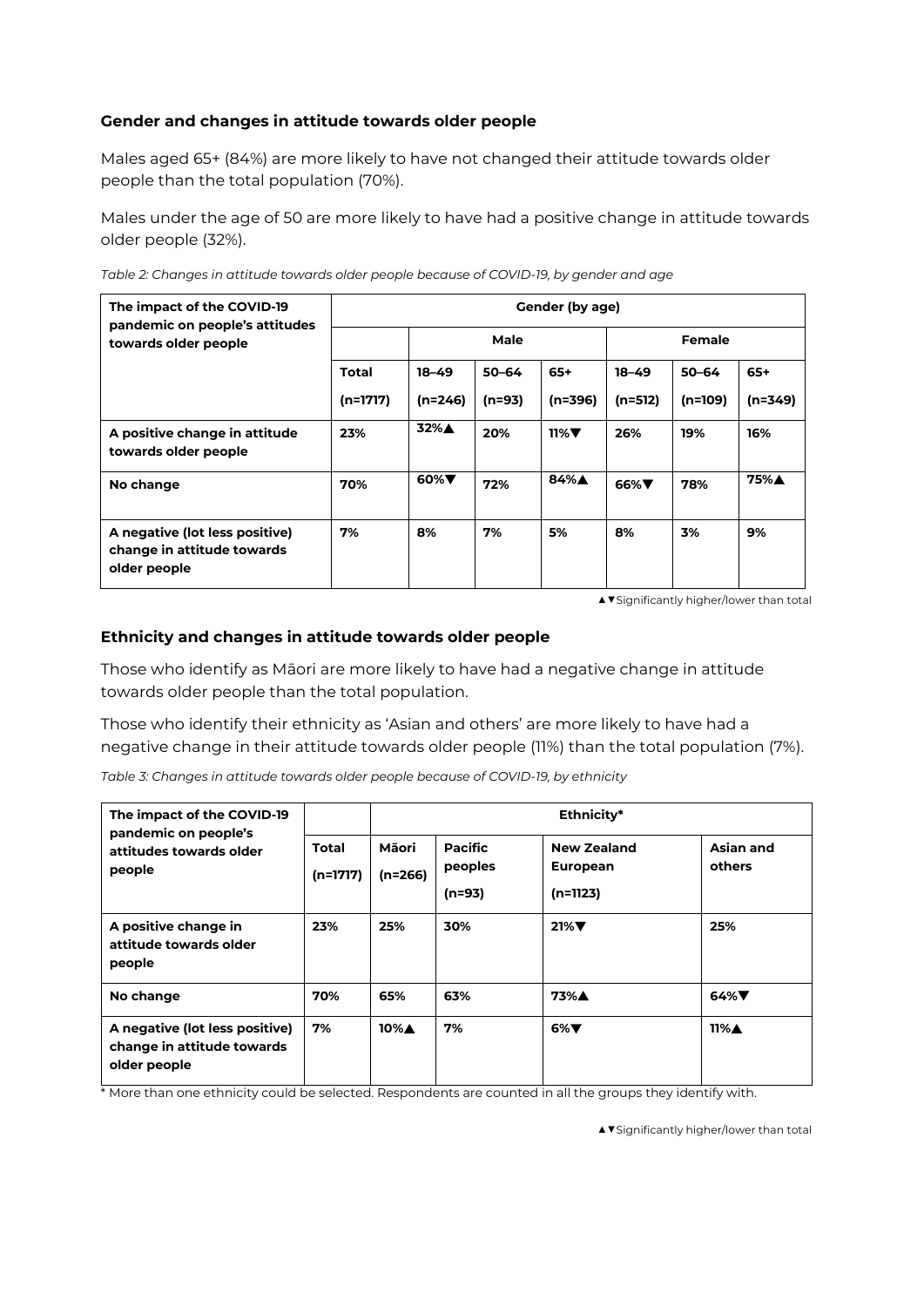#### **Regional areas and changes in attitude towards older people**

Most people who live in a provincial town (79%) have not changed their attitude towards older people because of the COVID-19 pandemic.

| The impact of the<br>COVID-19                                                   |                          |                                                                                            | <b>Regional areas</b>                                                                                 |                                                                                 |                            |
|---------------------------------------------------------------------------------|--------------------------|--------------------------------------------------------------------------------------------|-------------------------------------------------------------------------------------------------------|---------------------------------------------------------------------------------|----------------------------|
| pandemic on<br>people's attitudes<br>towards older<br>people                    | <b>Total</b><br>(n=1717) | A major centre (e.g.<br>Auckland,<br>Wellington,<br>Christchurch,<br>Dunedin)<br>$(n=886)$ | A provincial city<br>(e.g. Napier,<br>Hastings,<br>Tauranga,<br><b>Palmerston North)</b><br>$(n=354)$ | A provincial<br>town (e.g.<br>Masterton,<br>Westport,<br>Kaikōura)<br>$(n=256)$ | A rural<br>area<br>(n=181) |
| A positive change<br>in attitude<br>towards older<br>people                     | 23%                      | 25%                                                                                        | $18\%$                                                                                                | $17\%$                                                                          | 29%                        |
| No change                                                                       | 70%                      | $67\%$                                                                                     | 73%                                                                                                   | 79%A                                                                            | 66%                        |
| A negative (lot less<br>positive) change in<br>attitude towards<br>older people | 7%                       | 8%                                                                                         | 9%                                                                                                    | $4\%$                                                                           | 5%                         |

*Table 4: Changes in attitude towards older people because of COVID-19, by regional areas*

*▲▼*Significantly higher/lower than total

#### **Living arrangements of people aged 65+ and changes in attitude towards older people**

For most people aged 65+, whether they live in their own home (80%) or in another living situation (81%), the COVID-19 pandemic has not changed their attitude towards older people.

*Table 5: Changes in attitude of people aged 65+ towards older people because of COVID-19, by living arrangements*

| The impact of the<br>COVID-19 pandemic on                                       |                            |                                        | Living arrangements of people aged 65+        |                                               |
|---------------------------------------------------------------------------------|----------------------------|----------------------------------------|-----------------------------------------------|-----------------------------------------------|
| people's attitudes<br>towards older people                                      | <b>Total</b><br>$(n=1717)$ | Live in their own<br>home<br>$(n=609)$ | Live in other<br>living situation<br>$(n=66)$ | Live in a retirement<br>community<br>$(n=55)$ |
| A positive change in<br>23%<br>attitude towards older<br>people                 |                            | $14\%$                                 | $9\%$                                         | $10\%$                                        |
| No change                                                                       | 70%                        | 80%A                                   | 81%                                           | 65%                                           |
| A negative (lot less<br>positive) change in<br>attitude towards older<br>people | 7%                         | 6%                                     | 11%                                           | 25%A                                          |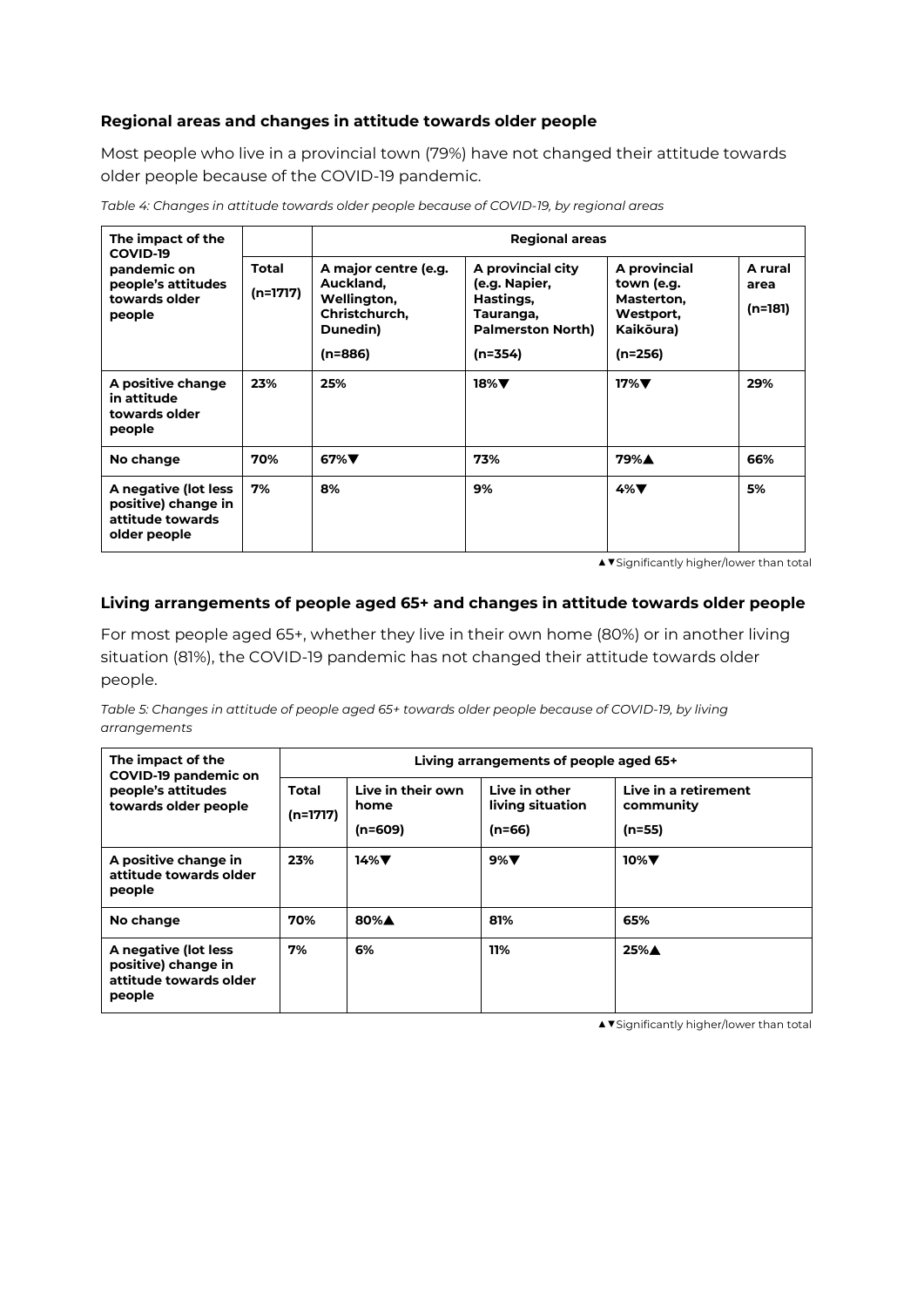### **Employment status and changes in attitude towards older people**

For most people aged 65+, whether they are retired from paid employment (81%) or in employment (83%), the COVID-19 pandemic had no impact on their attitude towards older people.

People under the age of 50 who are in paid employment (30%) have had a higher level of positive change in attitude towards older people than the total population (23%).

*Table 6: Changes in attitude towards older people because of COVID-19, by employment status and age*

| The impact<br>of the                                                        |                                        |           |           |                 | <b>Employment status (by age)</b> |           |                        |           |           |         |
|-----------------------------------------------------------------------------|----------------------------------------|-----------|-----------|-----------------|-----------------------------------|-----------|------------------------|-----------|-----------|---------|
| COVID-19<br>pandemic<br>on people's<br>attitudes<br>towards<br>older people | <b>Retired from paid</b><br>employment |           |           | In employment   |                                   |           | Not in paid employment |           |           |         |
|                                                                             | <b>Total</b>                           | $18 - 49$ | $50 - 64$ | $65+$           | $18 - 49$                         | $50 - 64$ | $65+$                  | $18 - 49$ | $50 - 64$ | $65+$   |
|                                                                             | $(n=1717)$                             | (n=1)*    | $(n=21)*$ | $(n=609)$       | $(n=534)$                         | $(n=121)$ | (n=82)                 | $(n=186)$ | $(n=54)$  | (n=27)* |
| A positive<br>change in<br>attitude<br>towards<br>older people              | 23%                                    | 0%        | 37%       | $13\%$ $\nabla$ | 30%A                              | 20%       | $11\%$                 | 25%       | 15%       | 27%     |
| No change                                                                   | 70%                                    | 100%      | 63%       | 81%A            | 63%                               | 74%       | 83%A                   | 64%       | 80%       | 27%     |
| A negative<br>change in<br>attitude<br>towards<br>older people              | 7%                                     | 0%        | 0%        | 6%              | 8%                                | 6%        | 6%                     | 11%       | 6%        | 37%     |

\* Sample size too small for representation.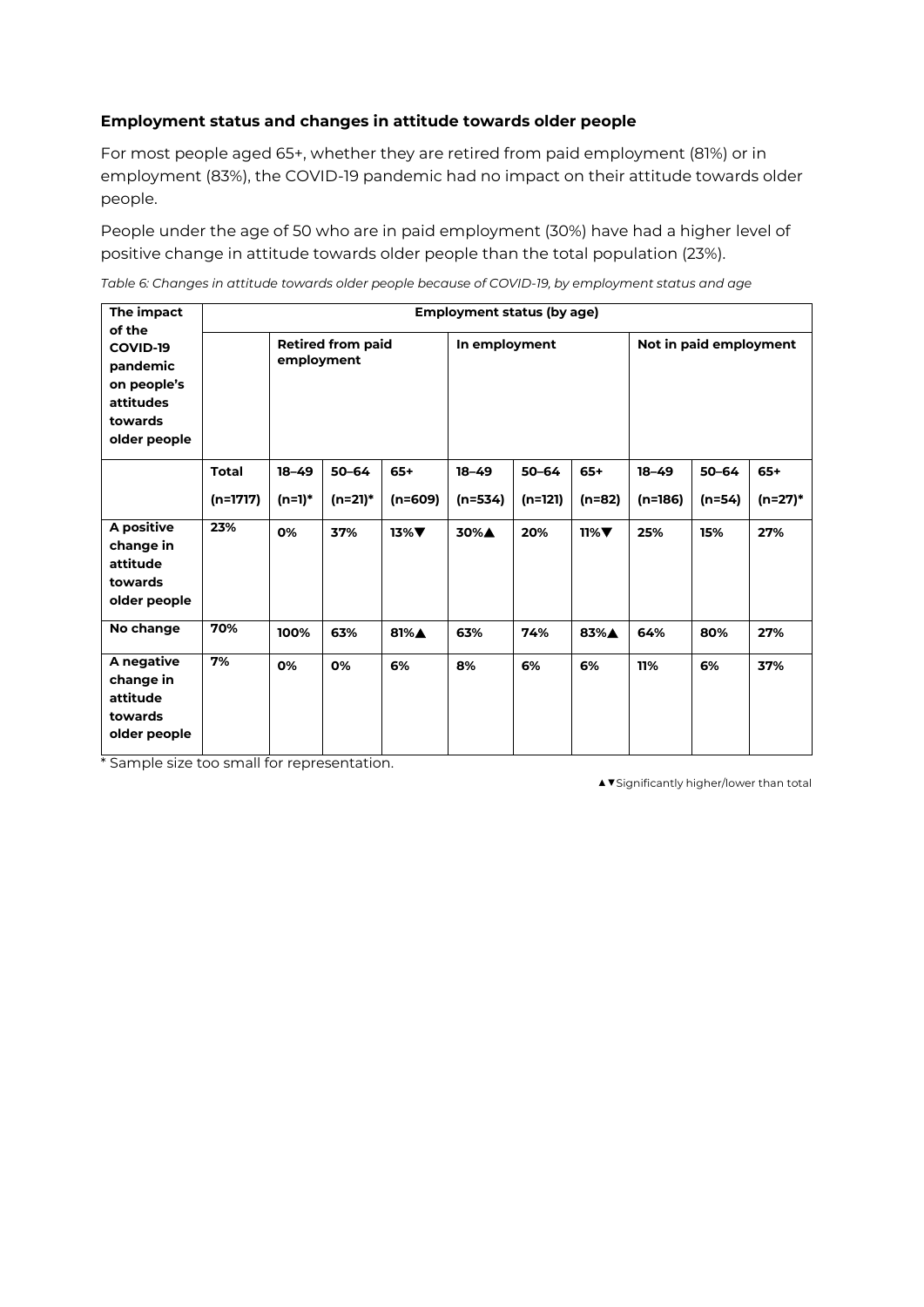### **Income adequacy and changes in attitude towards older people**

Most people aged 65+ who have *more than enough money* (88%), *enough money* (79%), or *just enough* (81%) said the COVID-19 pandemic has not changed their attitude towards older people. This is significantly higher than the total population (70%).

People under the age of 50 who have *enough money* or *not enough money* are more likely to have had a positive change in attitude towards older people than the total population.

*Table 7: Changes in attitude towards older people because of COVID-19, by income adequacy and age*

| The impact<br>of the                 | Income adequacy (by age)   |                                |                         |                    |                        |                       |                    |                      |                       |                  |                        |                       |                   |
|--------------------------------------|----------------------------|--------------------------------|-------------------------|--------------------|------------------------|-----------------------|--------------------|----------------------|-----------------------|------------------|------------------------|-----------------------|-------------------|
| COVID-19<br>pandemic on<br>people's  |                            | Have more than enough<br>money |                         |                    | <b>Enough money</b>    |                       |                    | Just enough money    |                       |                  | Not enough money       |                       |                   |
| attitudes<br>towards<br>older people | <b>Total</b><br>$(n=1717)$ | $18 - 49$<br>$(n=55)$          | $50 - 64$<br>$(n=18)^*$ | $65+$<br>$(n=120)$ | $18 - 49$<br>$(n=232)$ | $50 - 64$<br>$(n=59)$ | $65+$<br>$(n=333)$ | $18 - 49$<br>(n=308) | $50 - 64$<br>$(n=75)$ | $65+$<br>(n=203) | $18 - 49$<br>$(n=155)$ | $50 - 64$<br>$(n=46)$ | $65+$<br>$(n=65)$ |
| A positive<br>change                 | 23%                        | 29%                            | 21%                     | $6\%$              | 31%A                   | 20%                   | $16\%$             | 27%                  | 17%                   | $12\%$           | 30%A                   | 24%                   | $12\%$            |
| No change                            | 70%                        | 66%                            | 79%                     | 88%A               | $62\%$                 | 77%                   | 79%A               | $64\%$               | 78%                   | 81%A             | $61\%$                 | 66%                   | 66%               |
| A negative<br>change                 | 7%                         | 5%                             | 0%                      | 6%                 | 7%                     | 3%                    | 5% <b>V</b>        | 9%                   | 5%                    | 7%               | 9%                     | 10%                   | 22%▲              |

*▲▼*Significantly higher/lower than total

#### **Disability and changes in attitude towards older people**

Most people aged 65+ who do not have a disability (84%) said the COVID-19 pandemic has not changed their attitude towards older people. This is significantly higher than the total population (70%).

People under the age of 50 with a disability (33%) or without a disability (28%) are more likely to have had a positive change in attitude towards older people.

| The impact of the COVID-19                             | Disability (by age)      |                      |                      |                             |                      |                     |                         |  |  |
|--------------------------------------------------------|--------------------------|----------------------|----------------------|-----------------------------|----------------------|---------------------|-------------------------|--|--|
| pandemic on people's attitudes<br>towards older people |                          | No disability        |                      |                             | Have a disability    |                     |                         |  |  |
|                                                        | <b>Total</b><br>(n=1717) | $18 - 49$<br>(n=621) | $50 - 64$<br>(n=133) | $65+$<br>(n=436)            | $18 - 49$<br>(n=122) | $50 - 64$<br>(n=62) | $65+$<br>$(n=267)$      |  |  |
| A positive change in attitude<br>towards older people  | 23%                      | 28%A                 | 18%                  | $11\%$ $\blacktriangledown$ | 33%A                 | 21%                 | $16\%$                  |  |  |
| No change                                              | 70%                      | $64\%$               | 77%                  | 84%▲                        | 60% $\nabla$         | 74%                 | 73%                     |  |  |
| A negative change in attitude<br>towards older people  | 7%                       | 8%                   | 5%                   | $4\%$ V                     | 7%                   | 5%                  | $11\%$ $\blacktriangle$ |  |  |

*Table 8: Changes in attitude towards older people because of COVID-19, by disability and age*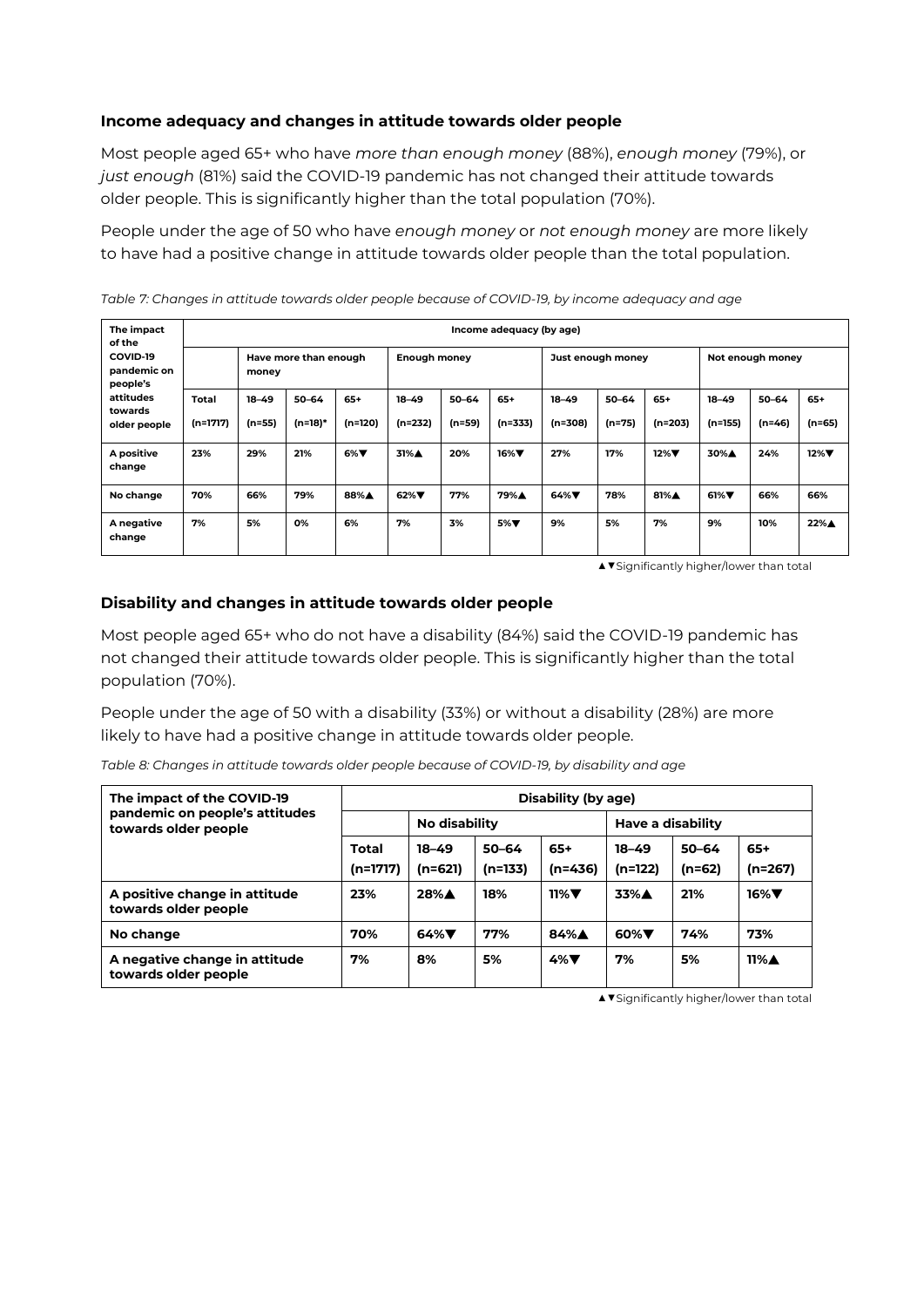# **Impacts of the COVID-19 pandemic on attitudes towards getting older**

# **Age groups and changes in attitude towards getting older**

For most people the COVID-19 pandemic has not changed their attitude towards getting older (68%), particularly those aged 65 to 74 (75%) and 75+ (77%).

- 16% said the pandemic had a positive impact on their attitude towards getting older.
- 17% said the pandemic had a negative impact on their attitude towards getting older.

People aged 18 to 34 (21%) are more likely to have had a positive change in attitude towards getting older than the total population.

| The impact of the COVID-19<br>pandemic on people's attitudes                  | Age group    |                    |           |           |           |                 |  |  |  |
|-------------------------------------------------------------------------------|--------------|--------------------|-----------|-----------|-----------|-----------------|--|--|--|
| towards getting older                                                         | <b>Total</b> | $18 - 34$          | $35 - 49$ | $50 - 64$ | 65–74     | $75+$           |  |  |  |
|                                                                               | $(n=1718)$   | $(n=383)$          | (n=387)   | (n=200)   | (n=202)   | $(n=538)$       |  |  |  |
| A positive change in attitude<br>towards getting older                        | 16%          | $21\%$ $\triangle$ | 18%       | 14%       | 8% $\Psi$ | $10\%$          |  |  |  |
| No change                                                                     | 68%          | 61% $\nabla$       | 67%       | 66%       | 75%A      | 77%A            |  |  |  |
| A negative (lot less positive)<br>change in attitude towards<br>getting older | 17%          | 18%                | 14%       | 19%       | 17%       | $13\%$ $\nabla$ |  |  |  |

*Table 9: Changes in attitude towards getting older because of COVID-19, by age*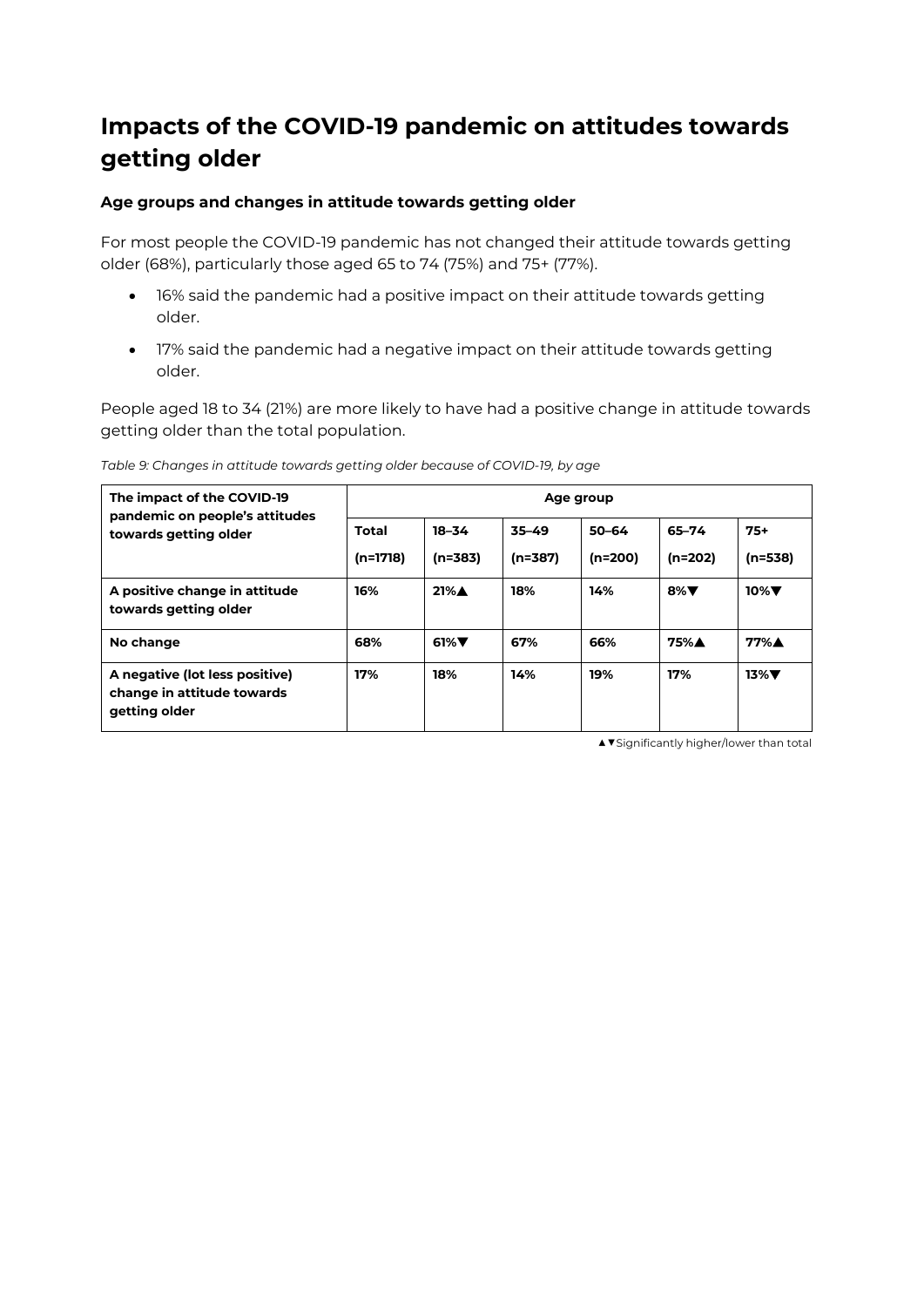# **Gender and changes in attitude towards getting older**

Males aged 65+ (78%) are more likely to have not changed their attitude towards getting older because of the COVID-19 pandemic.

Males under the age of 50 (22%) are more likely to have had a positive change in attitude towards getting older because of COVID-19.

| Table 10: Changes in attitude towards getting older because of COVID-19, by gender and age |  |  |
|--------------------------------------------------------------------------------------------|--|--|
|                                                                                            |  |  |
|                                                                                            |  |  |

| The impact of the COVID-19<br>pandemic on people's attitudes                  | Gender (by age) |                    |           |           |           |               |           |  |  |
|-------------------------------------------------------------------------------|-----------------|--------------------|-----------|-----------|-----------|---------------|-----------|--|--|
| towards getting older                                                         | Male            |                    |           |           |           | <b>Female</b> |           |  |  |
|                                                                               | <b>Total</b>    | $18 - 49$          | $50 - 64$ | $65+$     | $18 - 49$ | $50 - 64$     | $65+$     |  |  |
|                                                                               | (n=1718         | $(n=248)$          | (n=93)    | (n=397)   | $(n=519)$ | $(n=107)$     | $(n=343)$ |  |  |
| A positive change in attitude<br>towards getting older                        | 16%             | $22\%$ $\triangle$ | 14%       | 8% $\Psi$ | 17%       | 14%           | $10\%$    |  |  |
| No change                                                                     | 68%             | 63%                | 67%       | 78%A      | 65%       | 66%           | 73%A      |  |  |
| A negative (lot less positive)<br>change in attitude towards<br>getting older | 17%             | 15%                | 18%       | 14%       | 18%       | 20%           | 17%       |  |  |

*▲▼*Significantly higher/lower than total

#### **Ethnicity and changes in attitude towards getting older**

New Zealand Europeans (70%) are more likely to have not changed their attitude towards getting older because of COVID-19.

Those who identify their ethnicity as 'Asian and others' are most likely to have had a positive change in attitude towards getting older because of COVID-19 (20%).

*Table 11: Changes in attitude towards getting older because of COVID-19, by ethnicity*

| The impact of the COVID-19<br>pandemic on people's<br>attitudes towards older<br>people |                     | Ethnicity*         |                                       |                                                     |                             |  |  |  |
|-----------------------------------------------------------------------------------------|---------------------|--------------------|---------------------------------------|-----------------------------------------------------|-----------------------------|--|--|--|
|                                                                                         | Total<br>$(n=1718)$ | Māori<br>$(n=265)$ | <b>Pacific</b><br>peoples<br>$(n=94)$ | <b>New Zealand</b><br><b>European</b><br>$(n=1126)$ | Asian and<br>others (n=372) |  |  |  |
| A positive change in attitude<br>towards getting older                                  | 16%                 | 18%                | 19%                                   | $13\%$                                              | 20%A                        |  |  |  |
| No change                                                                               | 68%                 | 69%                | 60%                                   | 70%A                                                | 61%                         |  |  |  |
| A negative (lot less positive)<br>change in attitude towards<br>getting older           | 17%                 | $13\%$ $\nabla$    | 22%                                   | 17%                                                 | 18%                         |  |  |  |

\*More than one ethnicity could be selected. Respondents are counted in all the groups they identify with.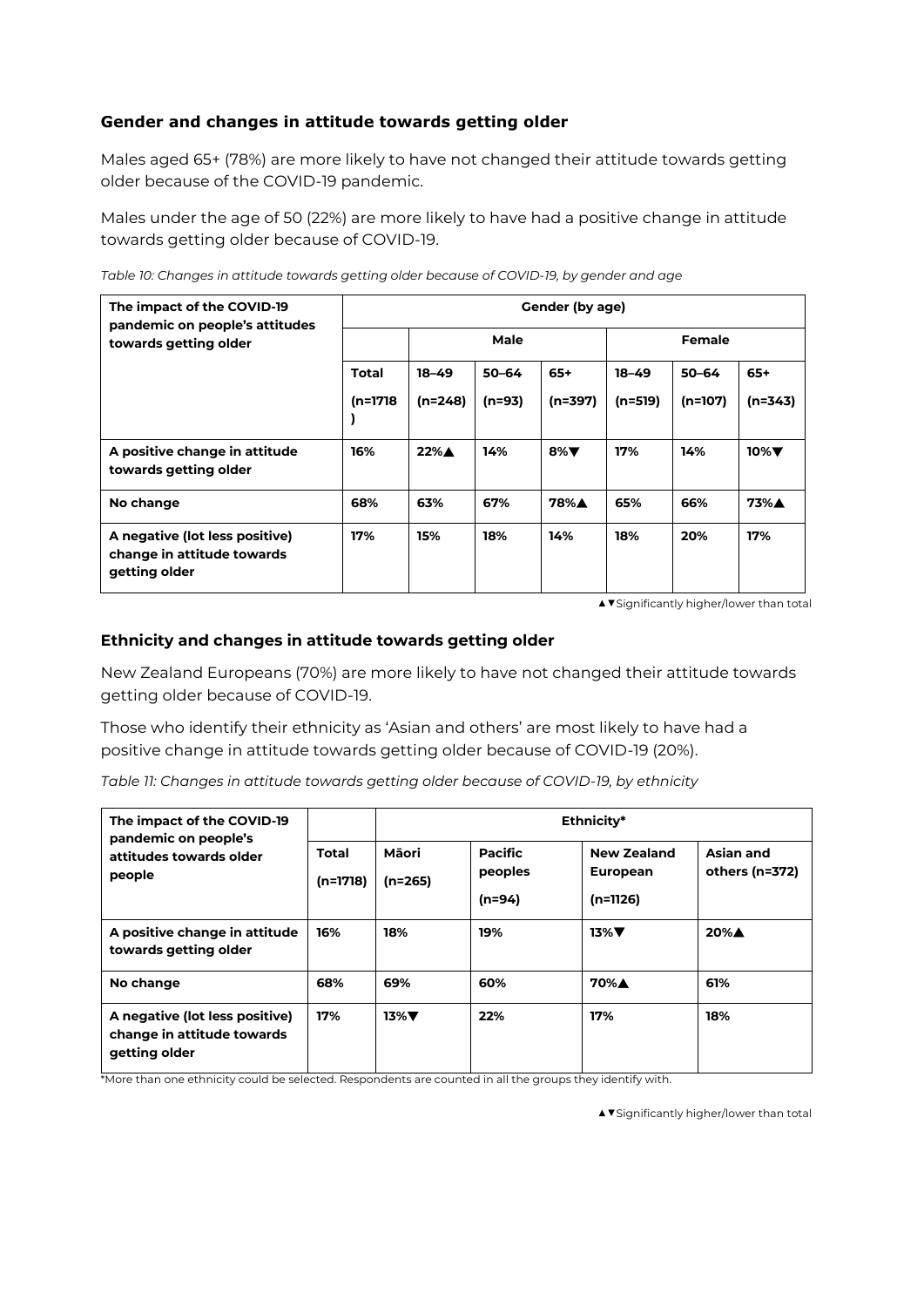### **Regional areas and changes in attitude towards getting older**

Over 80% of people who live in a provincial town have not changed their attitude towards getting older because of the COVID-19 pandemic. This is higher than people who live in a rural area, a major centre or a major provincial city.

People who live in a major centre are more likely to have had a positive change in attitude towards getting older (19%) than people who live in a provincial city (12%) or a provincial town (8%).

| The impact of the<br>COVID-19<br>pandemic on<br>people's attitudes<br>towards getting<br>older |                          | <b>Regional areas</b>                                                                    |                                                                                                       |                                                                              |                            |  |  |  |  |  |
|------------------------------------------------------------------------------------------------|--------------------------|------------------------------------------------------------------------------------------|-------------------------------------------------------------------------------------------------------|------------------------------------------------------------------------------|----------------------------|--|--|--|--|--|
|                                                                                                | <b>Total</b><br>(n=1718) | A major centre (e.g.<br>Auckland,<br>Wellington,<br>Christchurch,<br>Dunedin)<br>(n=882) | A provincial city<br>(e.g. Napier,<br>Hastings,<br>Tauranga,<br><b>Palmerston North)</b><br>$(n=358)$ | A provincial town<br>(e.g. Masterton,<br>Westport,<br>Kaikōura)<br>$(n=254)$ | A rural<br>area<br>(n=182) |  |  |  |  |  |
| A positive change<br>in attitude towards<br>getting older                                      | 16%                      | 19%▲                                                                                     | $12\%$                                                                                                | 8% $\Psi$                                                                    | 16%                        |  |  |  |  |  |
| No change                                                                                      | 68%                      | $63\%$                                                                                   | 70%                                                                                                   | 82%A                                                                         | 67%                        |  |  |  |  |  |
| A negative (lot less<br>positive) change in<br>attitude towards<br>getting older               | 17%                      | 18%                                                                                      | 17%                                                                                                   | $11\%$                                                                       | 17%                        |  |  |  |  |  |

*Table 12: Changes in attitude towards getting older because of COVID-19, by regional areas*

*▲▼*Significantly higher/lower than total

#### **Living arrangements of people aged 65+ and changes in attitude towards getting older**

People aged 65+ who live in their own home (77%) are more likely to have not changed their attitude towards getting older because of COVID-19.

People aged 65+ who live in their own home have a lower level of positive change in attitude towards getting older than the total population (16%).

*Table 13: Change in attitude of people aged 65+ towards getting older because of COVID-19, by living arrangements*

| The impact of the COVID-19<br>pandemic on people's                            |                            | Living arrangements of people aged 65+ |                                                |                                               |  |  |  |
|-------------------------------------------------------------------------------|----------------------------|----------------------------------------|------------------------------------------------|-----------------------------------------------|--|--|--|
| attitudes towards getting<br>older                                            | <b>Total</b><br>$(n=1718)$ | Live in their<br>own home<br>$(n=607)$ | Live in other<br>living situations<br>$(n=64)$ | Live in a retirement<br>community<br>$(n=56)$ |  |  |  |
| A positive change in attitude<br>towards getting older                        | 16%                        | $9\%$                                  | 8%                                             | $3\%$ $\nabla$                                |  |  |  |
| No change                                                                     | 68%                        | $77\%$ $\blacktriangle$                | 67%                                            | 76%                                           |  |  |  |
| A negative (lot less positive)<br>change in attitude towards<br>getting older | 17%                        | $14\%$                                 | 24%                                            | 21%                                           |  |  |  |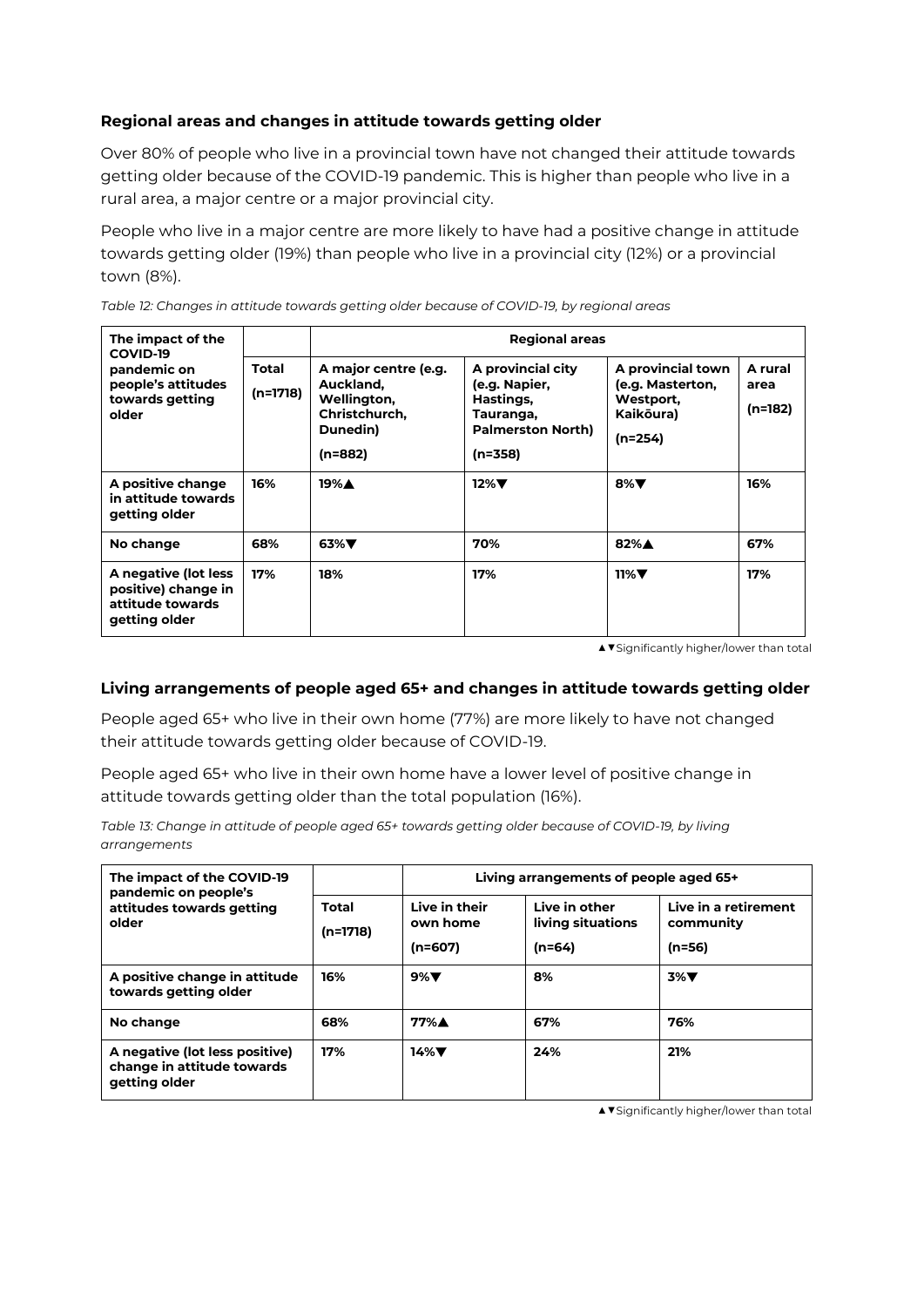# **Employment status and changes in attitude towards getting older**

People aged 65+ who are retired from paid employment (77%) are more likely to have not changed their attitude towards getting older because of COVID-19. This is higher than the total population (68%).

People under the age of 50 who are in paid employment (21%) are more likely to have had a positive change in attitude towards getting older because of COVID-19. This is higher than the total population (16%).

| The impact                                                                                   | <b>Employment status (by age)</b> |                                        |                    |           |               |           |          |                        |           |         |  |
|----------------------------------------------------------------------------------------------|-----------------------------------|----------------------------------------|--------------------|-----------|---------------|-----------|----------|------------------------|-----------|---------|--|
| of the<br>COVID-19<br>pandemic<br>on people's<br>attitudes<br>towards<br>getting<br>older    |                                   | <b>Retired from paid</b><br>employment |                    |           | In employment |           |          | Not in paid employment |           |         |  |
|                                                                                              | <b>Total</b>                      | $18 - 49$                              | $50 - 64$<br>$65+$ |           | $18 - 49$     | 50-64     | $65+$    | $18 - 49$              | $50 - 64$ | $65+$   |  |
|                                                                                              | $(n=1718)$                        | $(n=1)*$                               | (n=21)*            | $(n=607)$ | $(n=540)$     | $(n=119)$ | $(n=82)$ | $(n=189)$              | $(n=54)$  | (n=27)* |  |
| A positive<br>change in<br>attitude<br>towards<br>getting<br>older                           | 16%                               | 0%                                     | 12%                | $7\%$     | 21%▲          | 13%       | 13%      | 13%                    | 18%       | 19%     |  |
| No change                                                                                    | 68%                               | 0%                                     | 60%                | 77%A      | 62%           | 66%       | 75%      | 73%A                   | 68%       | 42%     |  |
| A negative<br>(lot less<br>positive)<br>change in<br>attitude<br>towards<br>getting<br>older | 17%                               | 100%                                   | 29%                | 16%       | 17%           | 21%       | 11%      | 14%                    | 14%       | 39%     |  |

*Table 14: Change in attitude towards getting older because of COVID-19, by employment status and age*

\*sample size too small for representation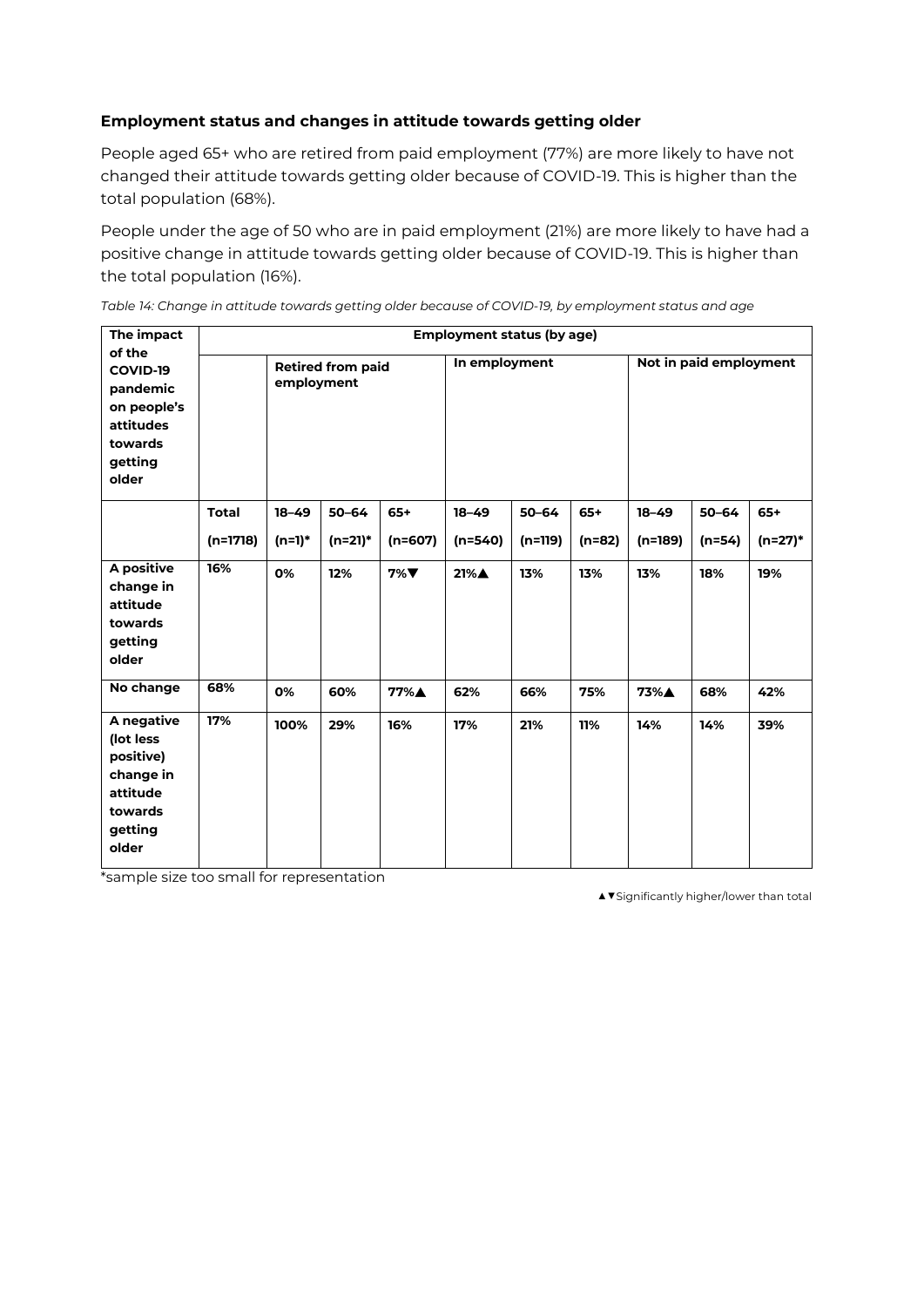#### **Income adequacy and changes in attitude towards getting older**

Nearly all people aged 65+ who have more than enough money have not changed their attitudes towards getting older because of the COVID-19 pandemic (89%). This is higher than the total population (68%).

People under the age of 50 who have enough money (21%) and just enough money (20%) are more likely to have had a positive change in attitude towards getting older than the total population (16%).

*Table 15: Changes in attitude towards getting older because of COVID-19, by income adequacy and age*

| The                                                                                                    | Income adequacy (by age) |           |                       |         |                     |           |         |           |                   |           |           |                  |          |
|--------------------------------------------------------------------------------------------------------|--------------------------|-----------|-----------------------|---------|---------------------|-----------|---------|-----------|-------------------|-----------|-----------|------------------|----------|
| impact of<br>the<br>COVID-19<br>pandemic<br>on<br>people's<br>attitudes<br>towards<br>getting<br>older |                          | money     | Have more than enough |         | <b>Enough money</b> |           |         |           | Just enough money |           |           | Not enough money |          |
|                                                                                                        | <b>Total</b>             | $18 - 49$ | $50 - 64$             | $65+$   | $18 - 49$           | $50 - 64$ | $65+$   | $18 - 49$ | $50 - 64$         | $65+$     | $18 - 49$ | $50 - 64$        | $65+$    |
|                                                                                                        | $(n=1718)$               | (n=56)    | (n=18)*               | (n=122) | (n=230)             | $(n=59)$  | (n=329) | (n=312)   | (n=74)            | $(n=204)$ | $(n=160)$ | $(n=45)$         | $(n=65)$ |
| A positive<br>change                                                                                   | 16%                      | 22%*      | 8%                    | 5%▼     | 21%▲                | 17%       | $9\%$   | 20%▲      | 11%               | $10\%$    | 17%       | 20%              | 12%      |
| <b>No</b><br>change                                                                                    | 68%                      | 63%       | 79%*                  | 89%▲    | $61\%$              | 66%       | 80%▲    | 67%       | 65%               | 73%       | 61%       | 61%              | 45%*▼    |
| A<br>negative<br>change                                                                                | 17%                      | 15%       | 13%                   | $6\%$   | 18%                 | 17%       | $11\%$  | $13\%$    | 24%               | 18%       | 22%       | 19%              | 43%*▲    |

\*sample size too small for representation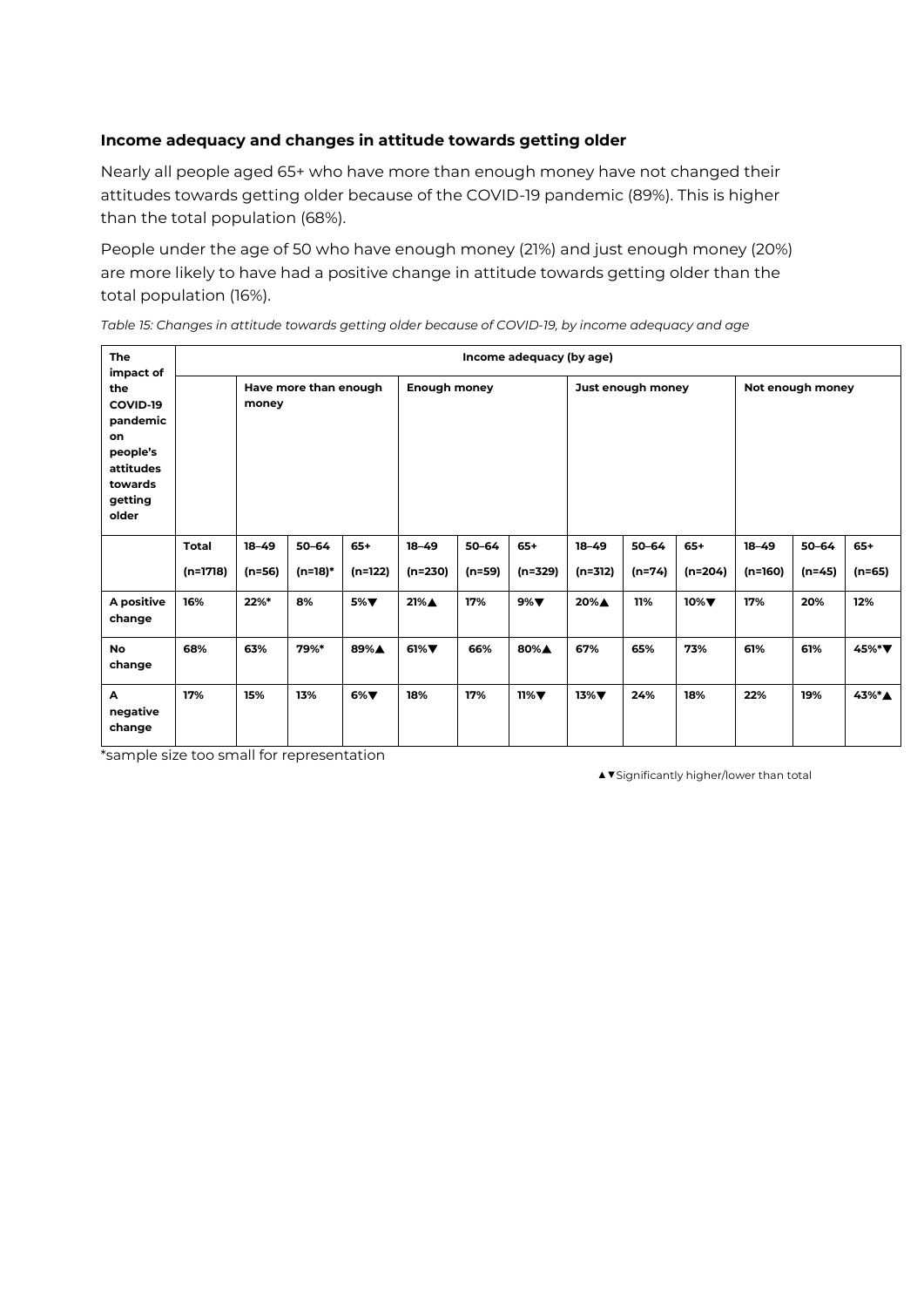### **Disability and changes in attitude towards getting older**

People under the age of 50 who have a disability are more likely to have had a positive change in attitude towards getting older because of COVID-19 (27%) than the total population (16%).

People aged 65+ who have a disability (22%) have a higher negative change in attitude towards getting older than the total population (17%).

*Table 16: Changes in attitude towards getting older because of COVID-19, by disability and age*

| The impact of the COVID-19                              |                            | Disability (by age)    |                      |                    |                      |                       |                    |  |  |
|---------------------------------------------------------|----------------------------|------------------------|----------------------|--------------------|----------------------|-----------------------|--------------------|--|--|
| pandemic on people's attitudes<br>towards getting older |                            | No disability          |                      |                    | Have a disability    |                       |                    |  |  |
|                                                         | <b>Total</b><br>$(n=1718)$ | $18 - 49$<br>$(n=629)$ | $50 - 64$<br>(n=131) | $65+$<br>$(n=436)$ | $18 - 49$<br>(n=122) | $50 - 64$<br>$(n=62)$ | $65+$<br>(n=263)   |  |  |
| A positive change                                       | 16%                        | 18%                    | 13%                  | $7\%$ V            | $27\%$ $\triangle$   | 16%                   | $11\%$             |  |  |
| No change                                               | 68%                        | 64%                    | 67%                  | 81%                | 62%                  | 67%                   | 68%                |  |  |
| A negative change                                       | 17%                        | 18%                    | 20%                  | $12\%$             | 11%                  | 17%                   | $22\%$ $\triangle$ |  |  |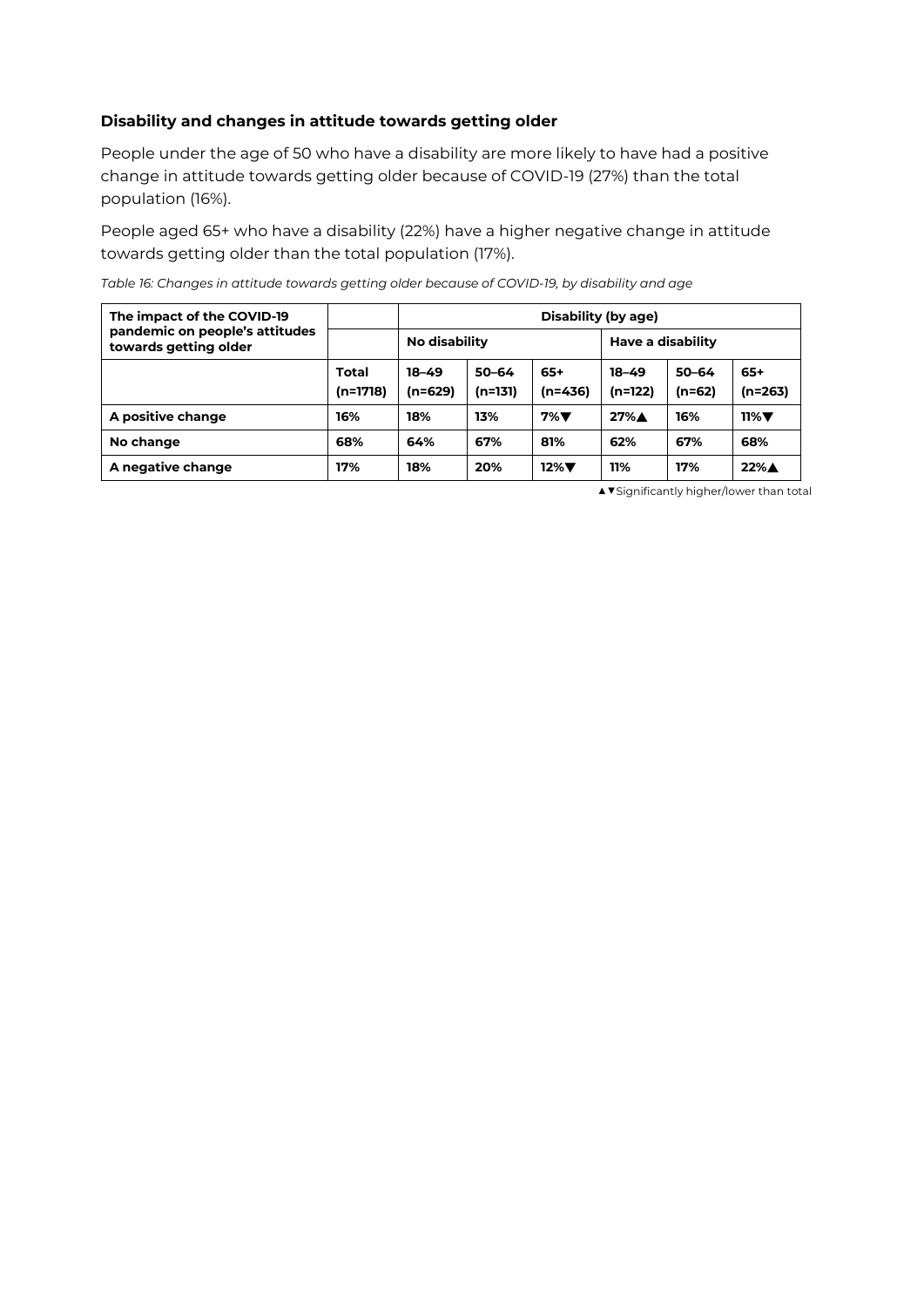# **How has the COVID-19 pandemic caused attitudes to change?**

When asked about how the COVID-19 pandemic caused their attitude to change, 1 in 5 (21%) said their attitude had not changed. For those who did describe a change in attitude, the most common responses centred on awareness or worries. The second most common theme was around appreciation.

Table 17 provides details of the categories the comments were coded into.

| Themes                   | <b>Coded categories</b>                                                                                                                   | % of responses |
|--------------------------|-------------------------------------------------------------------------------------------------------------------------------------------|----------------|
|                          | To be more health conscious; fear of COVID-19<br>$\bullet$<br>infection<br>Feel worried/scared/stressed; fear of the unknown<br>$\bullet$ |                |
|                          | To be cleaner/more hygienic<br>$\bullet$                                                                                                  |                |
| Awareness/worries        | To be more careful/cautious                                                                                                               | 24             |
|                          | To be more aware of people, surroundings, and<br>$\bullet$<br>different age groups                                                        |                |
|                          | Money/financial stress; loss of income<br>$\bullet$                                                                                       |                |
|                          | Lost my job; redundancy; fear of job loss<br>$\bullet$                                                                                    |                |
| No change                | No change to my attitude/not applicable/none<br>$\bullet$                                                                                 | 21             |
|                          | To appreciate/value life more; live life to the fullest<br>$\bullet$                                                                      |                |
|                          | More appreciation/awareness of older people/ older<br>$\bullet$<br>family members                                                         |                |
| <b>Appreciation</b>      | To reset/simplify my life; be more adaptable; be open<br>$\bullet$<br>to change                                                           | 20             |
|                          | Grateful to live in New Zealand; grateful for<br>$\bullet$<br>government's swift response to pandemic; grateful<br>for team of 5 million  |                |
|                          | Feel vulnerable/older people are more vulnerable/at<br>$\bullet$<br>risk                                                                  |                |
| Older people and         | Older people are more susceptible to illness/COVID-19                                                                                     |                |
| resilience               | Risk of dying; people dying; dying before my time                                                                                         | 19             |
|                          | Tolerance/patience/empathy<br>$\bullet$                                                                                                   |                |
|                          | Resilience; how resilient older people/people can be<br>$\bullet$                                                                         |                |
|                          | Family; family time; valuing time spent with family<br>$\bullet$<br>and friends                                                           |                |
|                          | Isolation/loneliness; older people are isolated<br>$\bullet$                                                                              |                |
| <b>Social connection</b> | Socialisation; became less social; staying at home<br>$\bullet$<br>more                                                                   | 10             |
|                          | Travel restrictions; less likely to travel; unable to visit<br>$\bullet$<br>family overseas                                               |                |
|                          | Others/don't know<br>$\bullet$                                                                                                            |                |
| <b>Others</b>            | Everything; COVID-19 has changed the world<br>$\bullet$                                                                                   | 26             |
|                          | Vaccine - positive/negative mentions                                                                                                      |                |

*Table 17: Changes in respondents' attitudes caused by the COVID-19 pandemic, by category*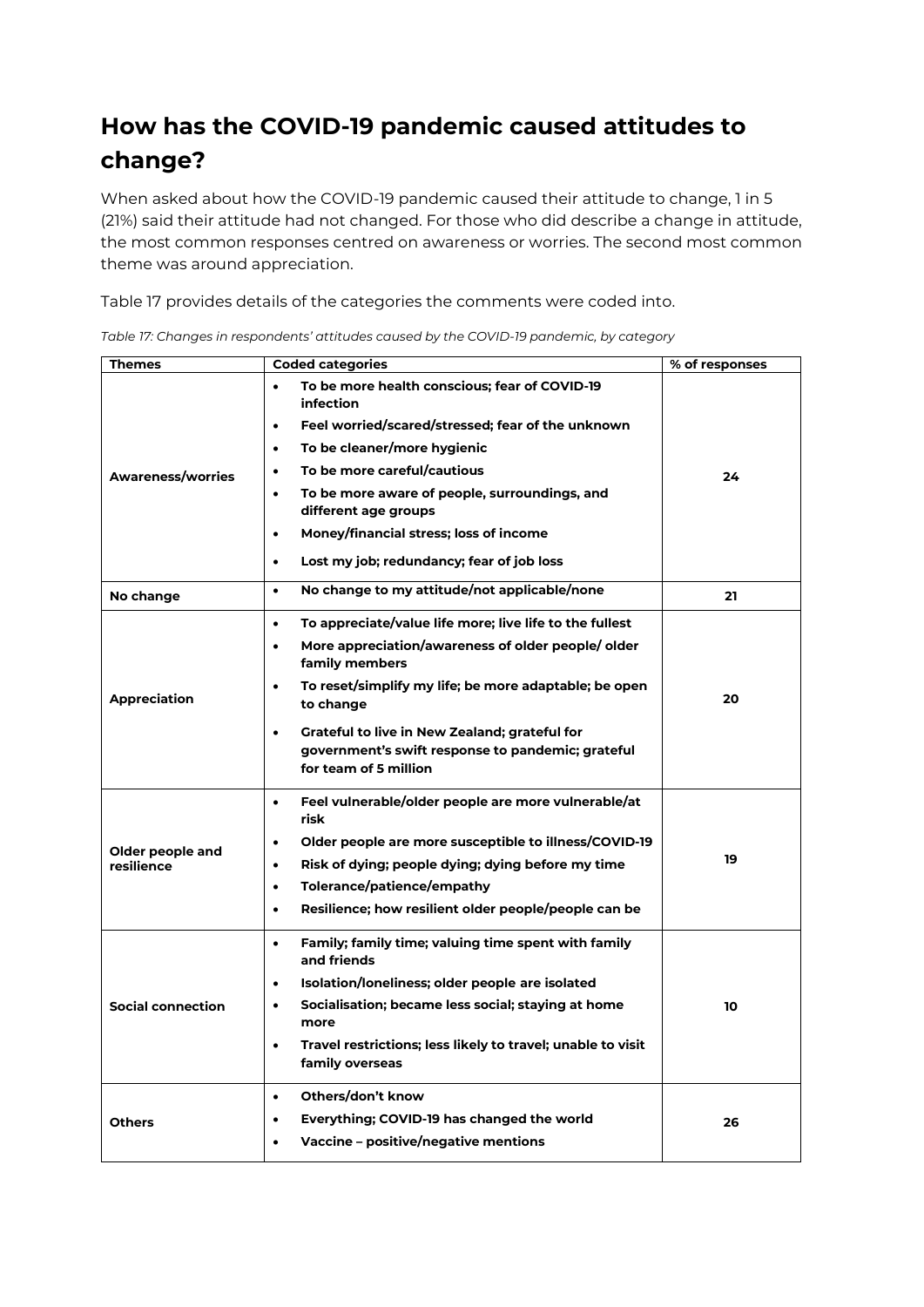# **Quotes from respondents about COVID-19**

*"I notice older people a lot more now, and I check consciously that they are okay, or if they need help. They are on my radar a lot more than before because I feel that their age has made them more vulnerable than most to COVID."* 

**Female, Canterbury, 35–49, Asian**

*"Have become more focused on what is most important in life e.g. family and friends and mental and physical health."*  **Male, 50–64, Auckland, European/other**

*"By reassessing my own mortality with respect to the pandemic I am generally more appreciative of normal interaction with people and more so with older people due to their life experiences."*  **Male, 65–74, Waikato, European/other**

*"Older people are being affected and are dying so have to be more careful where I go as my mum and dad are of age."*  **Female, 18–34, Christchurch, Pasifika**

*"It's made me think more empathetically about other peoples' needs and well being whereas I may have been more self concerned beforehand. To be a contributing part of the team of 5 million united in the fight against the pandemic has been significantly life changing."* 

**Male, 65–74, Wellington, Māori**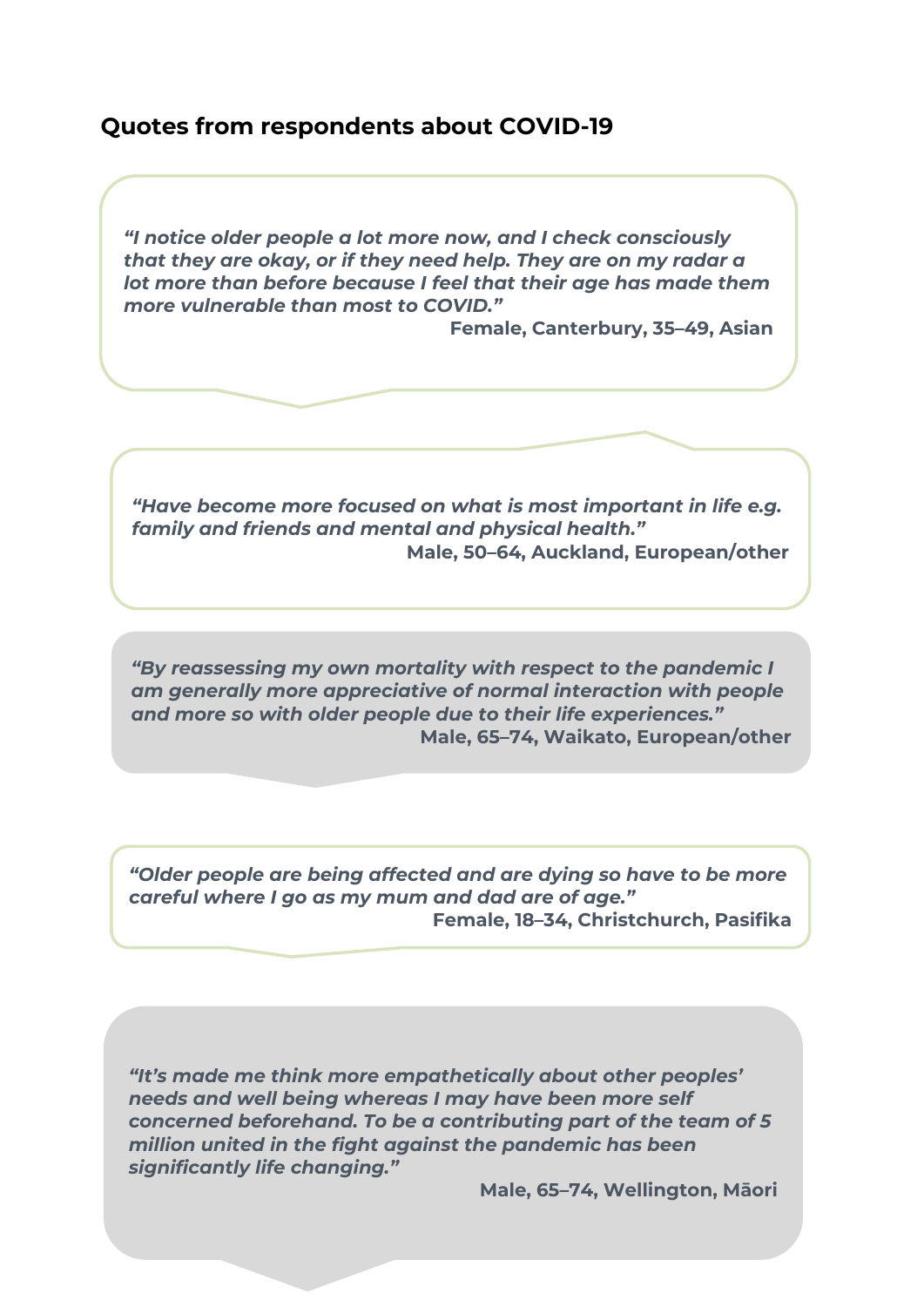*"I think I took everything for granted, and when the virus hit one tends to reflect and change attitudes."* 

**Male, 65–74, Auckland, Asian**

*"If you're older you're more susceptible to disease and illness which is just scary. So you want to avoid older people in case they have it, and you don't want to get older because it attaches to you easier."*